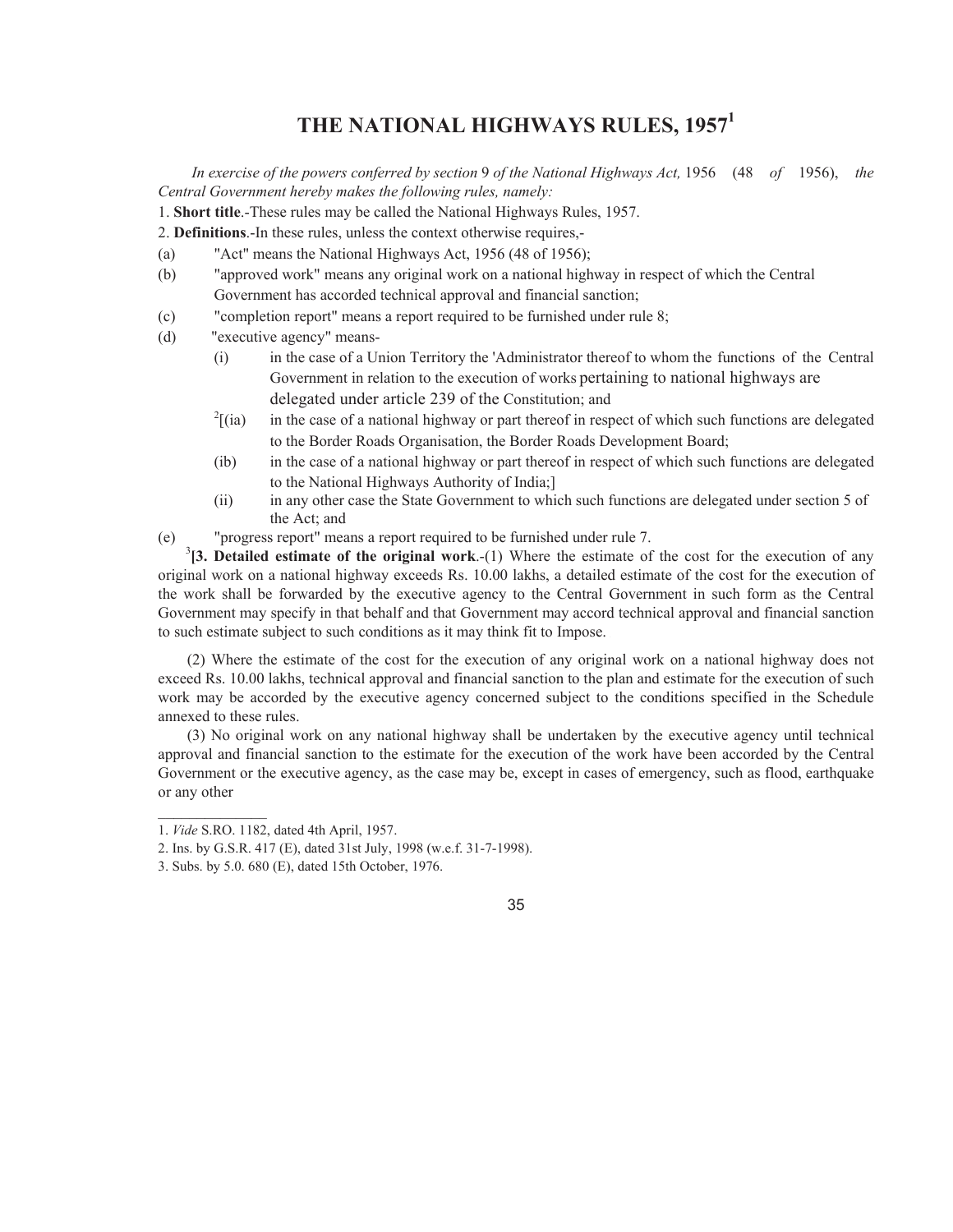*force majeure* which shall be immediately reported to the authority competent to sanction the estimate and the Audit Officer concerned indicating the approximate amount of liability involved.]

4. **Abstract of particulars of detailed estimate for maintenance of national highways**.-An abstract of the particulars of the detailed estimate for the maintenance of a national highway during each financial year shall be forwarded by the executive agency to the Central Government in such form as the Central Government may require not later than the 1st day of the month of May in that financial year:

Provided that the Central Government may, in any case or class of cases, require the executive agency to forward a detailed estimate or estimates for the maintenance of any national highway in such form as that Government may require.

(2) The Central Government may accord approval 10 the abstract or the detailed estimate or estimates submitted to it under this rule subject to any conditions it may think fit to impose.

<sup>1</sup>[5. Revised detailed estimate.-Where the expenditure upon any original work on a national highway for the detailed estimate of the cost for which the Central Government has accorded technical approval and financial sanction, under sub-rule (1) of rule 3, is likely at any time to exceed, or exceeds, the amount of such estimate by more than fifteen per cent thereof or by a sum of one crore rupees, whichever is less, the executive agency shall forward a revised detailed estimate of the cost for such work to the Central Government in such form as that Government may specify in this behalf, and the Central Government may accord technical approval and financial sanction to the revised detailed estimate subject to such conditions as it may think fit to impose.

(2) Where the expenditure upon any original work on a national highway to the detailed estimate of the cost for which the executive agency concerned has accorded technical approval and financial sanction, under sub-rule (2) of rule 3, is likely at any time to exceed, or exceeds, the amount of such estimate and the revised cost of the original work, including the excess, is likely at any time to exceed, or exceeds by more than fifteen per cent of the original estimate or Rs. 10.00 lakhs, the executive agency shall forward a revised detailed estimate of the cost for such work to the Central Government in such form as that Government may specify and the Central Government may accord technical approval and financial sanction to such revised estimate subject to such conditions as it may think fit to impose.

(3) Notwithstanding anything contained in sub-rule (2), where the expenditure upon' any original work on a national highway to the detailed estimate of the cost for which the executive agency concerned has accorded technical approval and financial sanction, under sub-rule (2) of rule 3, is likely at any time to exceed, or exceeds, the amount of such estimate and the revised estimate of the cost for the original work, including the excess is likely at any time to exceed, or exceeds, by more than fifteen per cent of the original estimate but by not more than fifteen per cent of the rough estimate of the costs for the original work which the executive agency had submitted to the Central Government and obtained the approval of that Government, technical approval and financial sanction to such revised estimate may be accorded by the executive agency concerned subject to the conditions specified in the Schedule annexed to these rules:

<sup>1.</sup> Subs. by *S.O.* 680 (E), dated 15th October, 1976.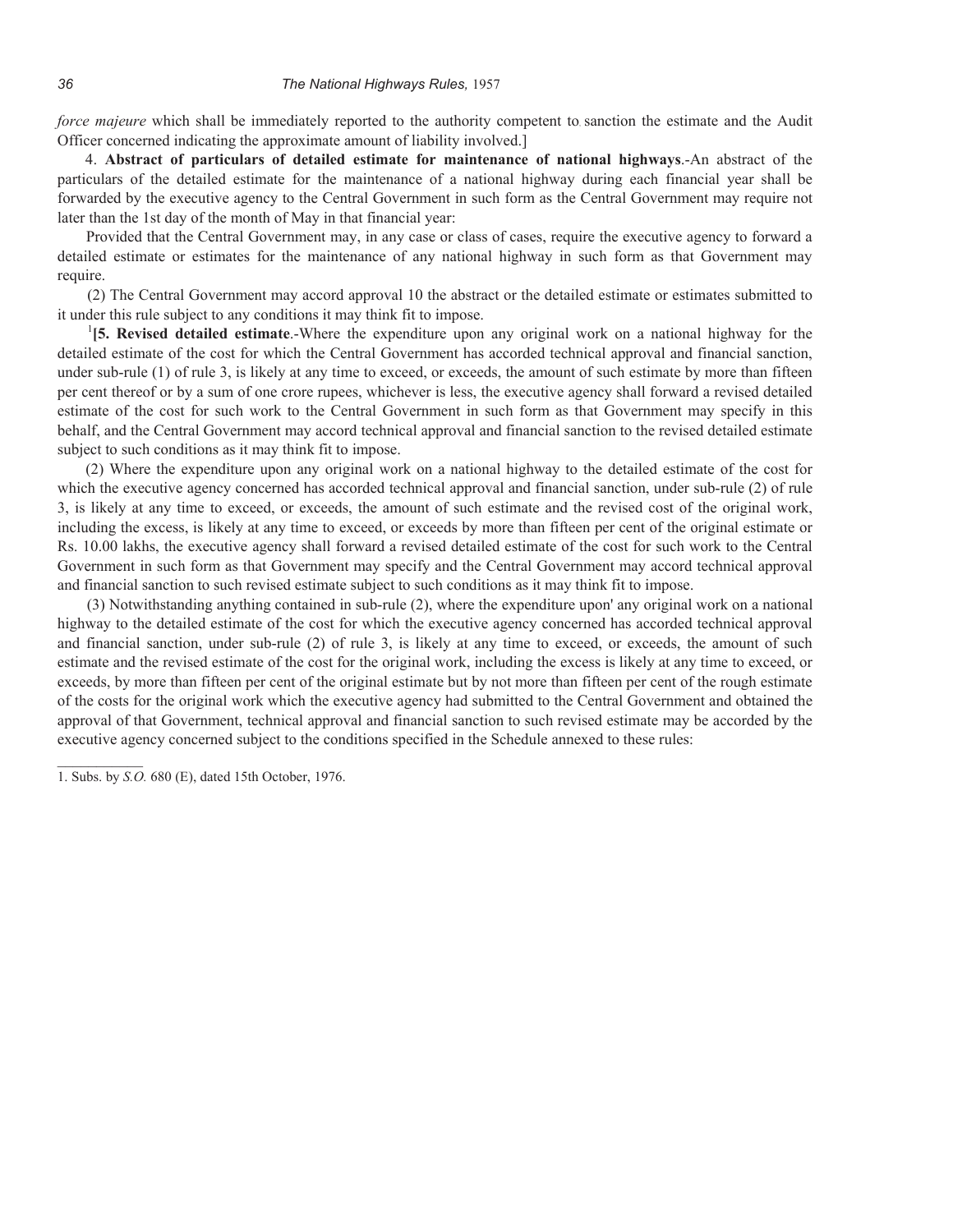Provided that the amount of the revised estimate is not likely to exceed, or does not exceed.Rs.10.00 lakhs:

 Provided further that the excess of expenditure is caused only by routine factors such as increase in the cost of labour or material and not due to revision in the scope or enlargement of the work or specifications already approved.

(4) Where the expenditure upon any original work on a national highway is likely at any time to exceed, or exceeds, the amount of the estimate of the cost for such work no funds shall be allotted to the work by the Central Government in the cases provided for in sub-rule (1), (2) or (3), unless the provisions of those sub-rules are complied with except in cases where the Central Government directs otherwise.

*Explanation.-For* the removal of doubts, it is hereby declared that in cases where the excess of expenditure is less than the percentage or amount specified in sub-rule (1) or sub-rule (2), it is not necessary to obtain technical approval and financial sanction of the Central Government for the revised estimate in accordance with those sub-rules only if the excess of expenditure is caused by routine factors such as increase in the cost of labour or material and not due to revision in the scope or enlargement of the work or specifications already approved.]

**6. Application for allotment of funds**.-An application for the allotment of funds for meeting expenditure on any original work on a national highway or on the maintenance of a national highway during any financial year shall be made by the executive agency to the Central Government in such form as that Government may require and the Central Government shall communicate its decision to the executive agency on such application as soon as possible after such application is received.

**7. Monthly progress report**-The executive agency shall furnish to the Central Government a monthly progress report on every approved work in such form as that Government may require.

**8. Completion report**.-As early as possible after the completion of any approved work the executive agency shall furnish to the Central Government a full and correct report on such completion in such form as that Government may require.

**9. Inspection of works**.-The Consulting Engineer to the Government of India (Road Development) or any officer authorised by him in this behalf may inspect at any time any approved work in progress or completed. A report of every such inspection shall be submitted to the Central Government.

<sup>1</sup>[10. Utilisation of space beneath the road, over bridges or flyovers.- The Central Government, where it deems fit, may accord permission to the State Government or the Government of a Union Territory, as the case may be, for utilisation of space beneath the road, over bridges or flyovers on national highways for which an yearly license fee which shall be either

 (i) a percentage of capital cost; consisting of the cost of land and the cost, if any, incurred by the Central Government for covering or enclosing the space beneath the approach spans of road, over bridges or flyovers and for providing sanitary, water supply and electric installations, equal to such rate of interest as may from time to time be fixed by the President under FR 45A plus an

 $\mathcal{L}$  and  $\mathcal{L}$  and  $\mathcal{L}$ 

<sup>1.</sup> Added by *S.O.* 699 (E), dated 17th September, 1993 (w.e.f. 17-9-1993).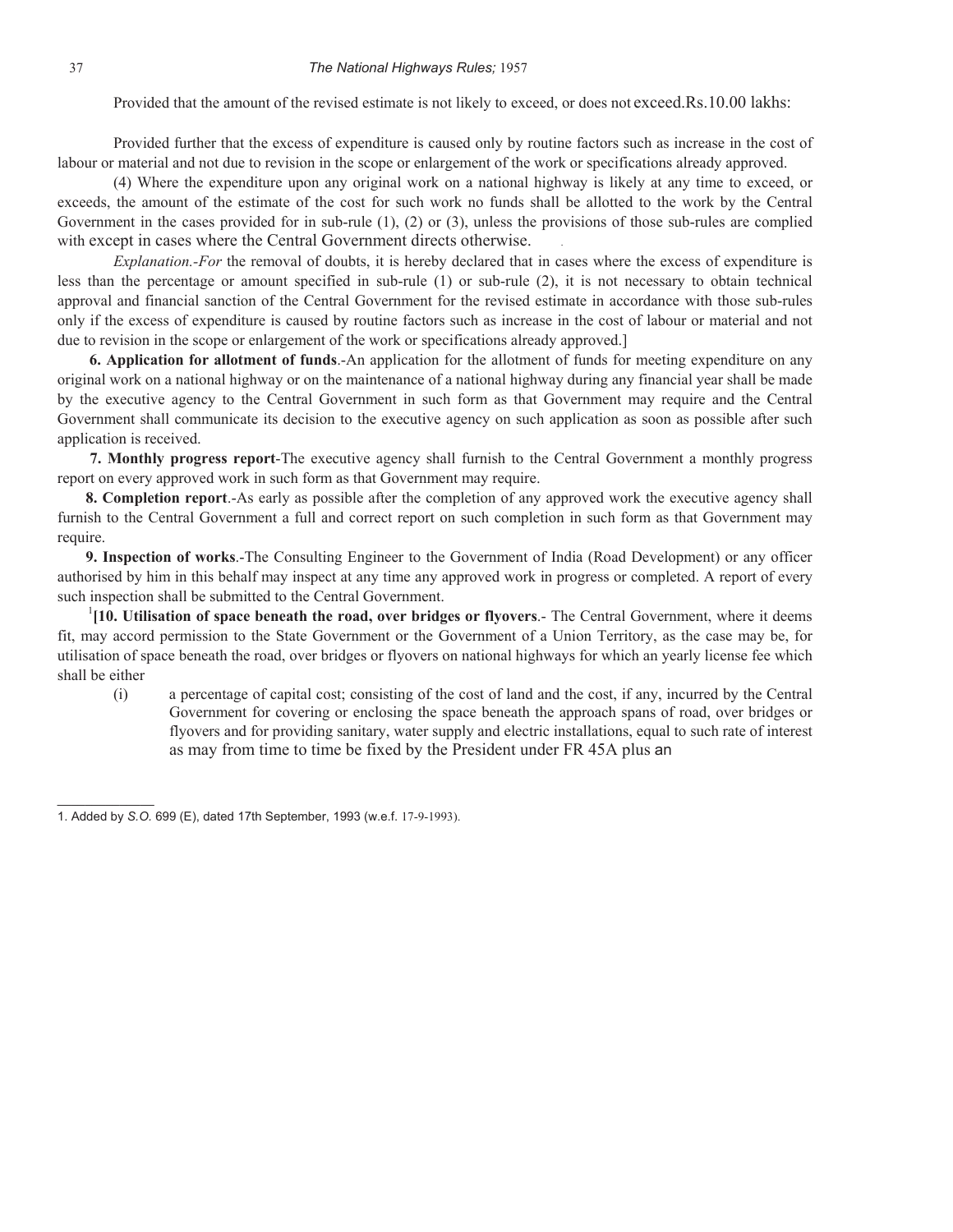addition for house or property tax, if any, payable by Government in respect of the covered space and for maintenance and repairs of the covered structure, or

(ii) six per cent per annum of such capital cost, whichever is less, shall be fixed and levied on the terms and conditions as may be laid down by the Central Government in this respect. The rate of license fee to be levied as above, shall be subject to revision after every five years to take into account any change in the market value of the land.]

#### *'[THE SCHEDULE*

*[See* rule 3(2)]

Conditions for the issue of technical approval and financial sanction to plan and estimate for execution of any original work on a national highway costing an amount not exceeding Rs. 10.00 lakhs by the executive agency concerned.

(1) The executive agency shall forward to the Central Government for approval rough cost estimates along with detailed information in respect of the particulars given below according to the tentative details given in the annual plan works programme for a particular year, within a period of 3 months after the receipt of annual plan works programme for the year:

(a Proposal in brief with a rough plan of the area in which the work is to be executed.

(b) Extent of preliminary survey and investigation done.

(c) Broad features showing the existing position and the improvements desired.

(d) Traffic data.

(e) Duration of execution.

(f) Phasing of expenditure and also physical performance.

(g) Rough quantities and estimated cost under broad headings such as:

Land acquisition; earth work; Foundation,'super-structure, road material.  $\qquad \qquad$  guide bunds, etc.

(1) *Road works* (2) *Bridge works* 

(h) Detailed specification. .

(i) List of equipments required for speedy execution of the work.

*j)*Alignment plan and longitudinal section in case of roads; hydraulic data and outline designs of structures in case of bridges.

(k) Particulars for comparison of the similar works carried out in the same region.

(l) Special features, if any.

 $\_$ 

(2) (a) Permissible job sizes shall be regulated according to description given in the annual Plan works programme mentioned under condition (1) and the work shall not be split up.

(b) In the case o( items saving lump sum provision (such as improvement of geometrics, stabilising, slipping reaches, raising roads in submersible sections, each specific location supported by requisite details shall be treated individually.

(3) Technical approval and financial sanction shall be accorded only in respect of such items of work for which specific provision lias been made in the 1:J).Idget during the year for the individual work on the basis of the approval given under condition (1).

(4) While sanctioning detailed estimates, the executive agency shall ensure that the rough cost estimate for the work appearing in the budget estimates accepted by the Central Government for

1. Ins. by S.O. 680 (E), dated 15th October, 1976.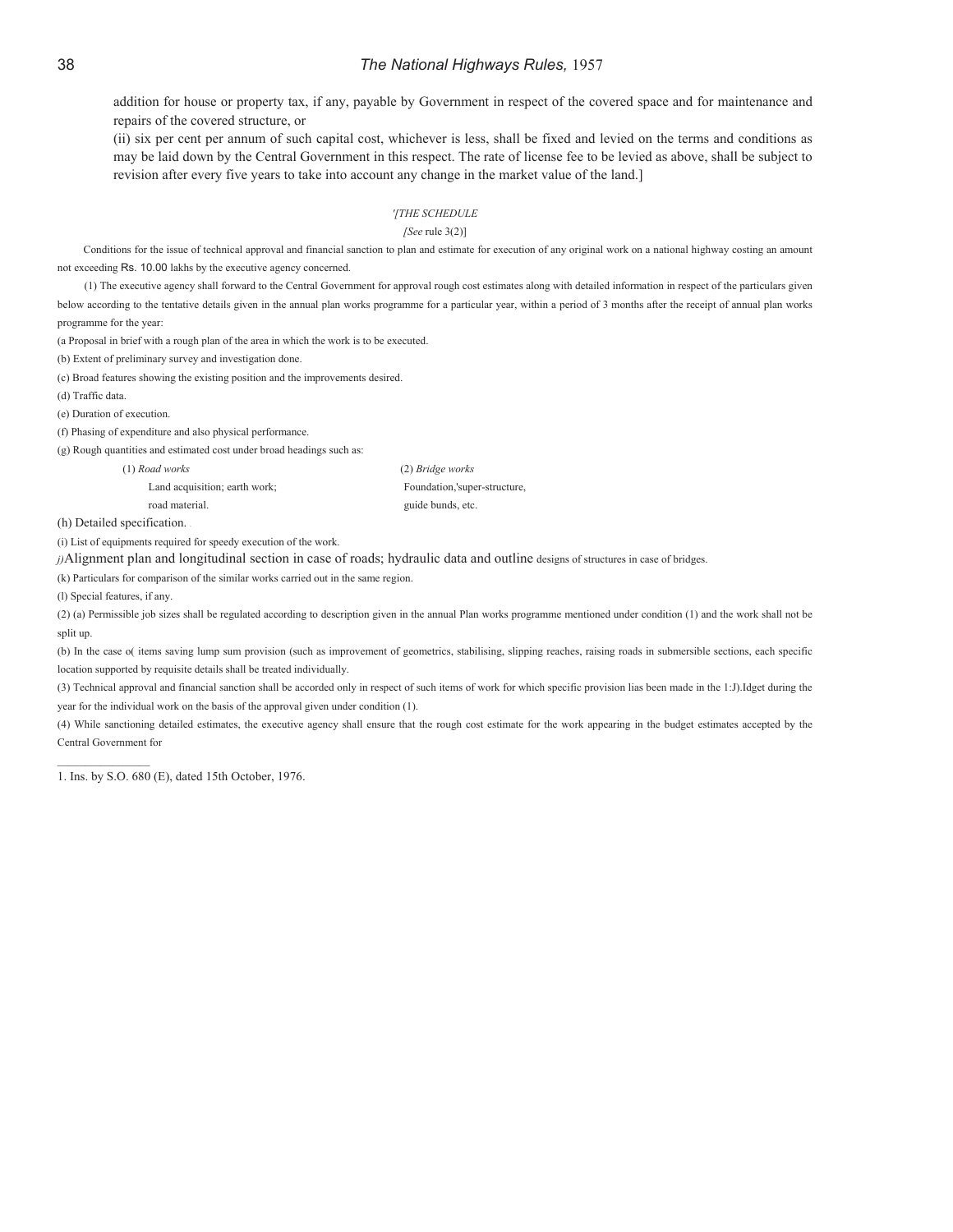presentation to Parliament is not exceeded by more than 15 per cent or the total cost of detailed estimate to be sanctioned by that agency, in no case exceeds Rs. 10 lakhs, whichever is less.

(5) Abstract of cost of sanctioned detailed estimates in all cases shall be submitted by the executive agency in respect of the works sanctioned by that agency and in the case of bridge' estimates, in addition a general outline drawing shall also be submitted. Abstract of cost of sanctioned detailed estimates shall give justification for excess, if any, referred to under condition (4).

(6) Progress reports in respect of all works sanctioned by the executive agency shall be submitted to the Central Government, in such form and at such periodicity as may be required by the Central Government from time to time.

(7) Technical approval and financial sanction to plans and estimates for execution of any original work on a national highway shall be accorded by the executive agency only after the approval of an officer of the rank of Chief Engineer or Additional Chief Engineer or Principal Engineer in charge of national highway works has been obtained.

(8) In case the executive agency considers it necessary to accord technical approval and financial sanction after the approval of officers of the rank of Superintending Engineers possessing requisite technical, administrative and financial powers, the prior approval of the Central Government shall be obtained but in all such cases they shall have to consult the Regional Officer concerned of the Ministry of the Central Government dealing with the national highways.

(9) In the case of projects, concerning bypasses, realignment and improvement of geometrics as also designs for bridges of length up- to 100 metres and of indivisual spans not exceeding 30 metres even where cost may be within Rs. 10.00 lakhs, no work shall be sanctioned by the executive agency without prior approval of the Regional Officer concerned of the Ministry in the Central Government dealing with national highways.

(10) In the matters relating to technical approval and financial sanction, the following procedure shall be followed namely:

 (i) In case of the works where standards and designs adopted in the estimates are in accordance with the Indian Roads Congress Code and specifications and any other relevant instructions, guidelines, standard bridge designs, etc., issued by the Central Government from time to time, copies of the sanctions accorded by the executive agency shall invariably be endorsed to the Regional Officers concerned of the Ministry in the Central Government dealing with national highways along with complete copy of the estimate so that even after sanction, they could examine the matter and bring to the notice of executive agency deviations from such Code, specifications, instructions, guidelines, standard bridge designs, if any.

 (ii) Where for any work, deviations, from approved standards, specifications, instructions, guidelines issued by the Central Government have to be made due to local conditions no work shall be sanctioned by any executive agency unless a complete copy of the estimate is furnished to the Regional Officer concerned of the Ministry in the Central Government dealing with national highways and his approval has been obtained in accordance with the general instructions issued by them from time to time governing the disposal of such cases. A brief mention of these deviations shall also be made by the executive agency in the abstract estimates to be sent to the Central Government quoting the reference of approval of the Regional Officer concerned.

 (iii) In all other cases where proposed deviations do not fit in with the general instructions issued by the Central Government or are not necessitated due to local conditions, technical and financial sanction thereto may be accorded by the executive agency with the prior approval of the Central Government on a reference being made in this behalf along with a copy of the detailed estimate through the Regional Officer of the Ministry of the Central Government dealing with the national highways who shall forward the same to the Central Government with his comments thereon.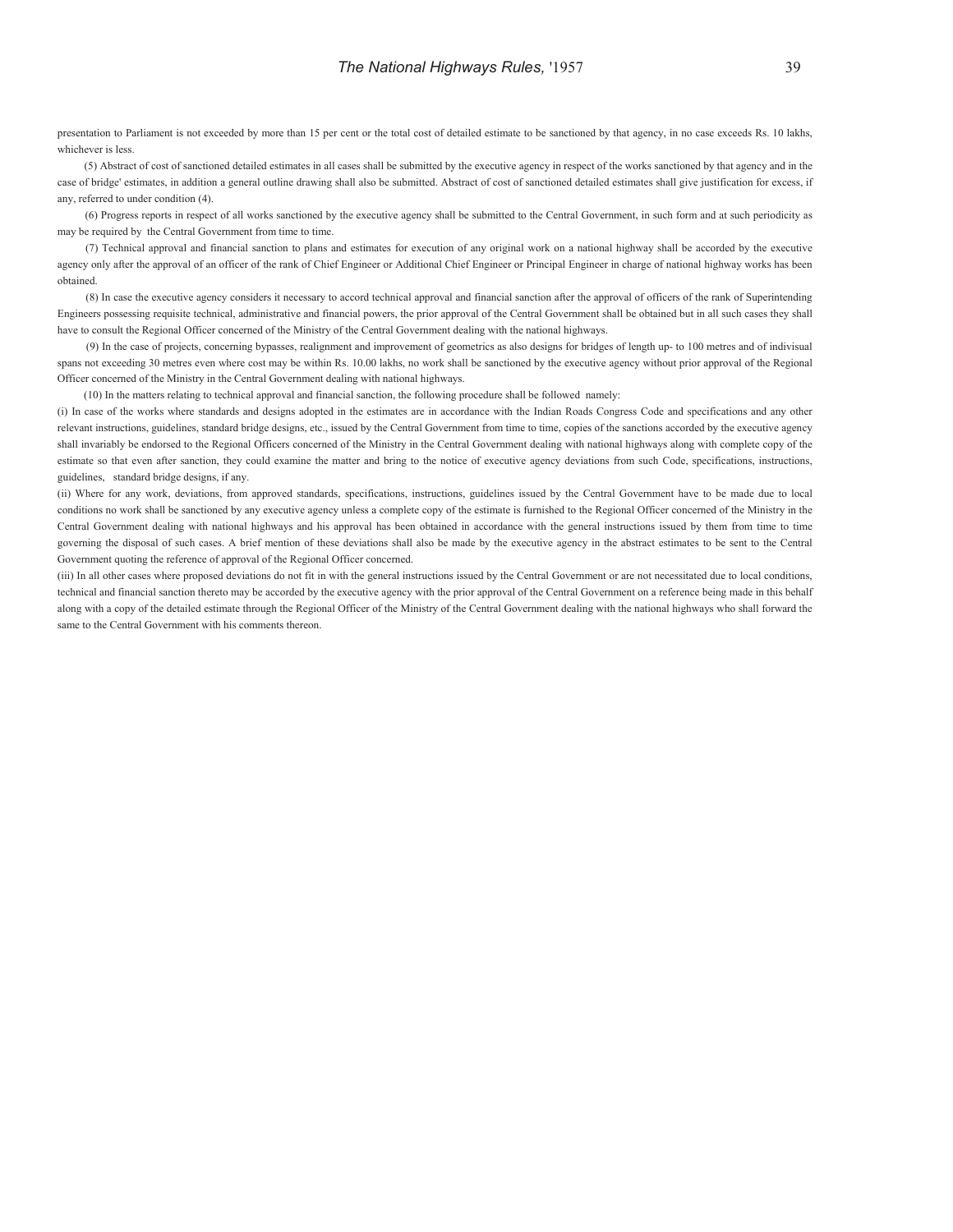(iv) After the budget estimates have been accepted by the Central Government, the funds likely to be available for the work shall be intimated to the executive agency concerned. Work-wise allotment of funds shall be made by the Central Government and the same shall also be communicated to the executive agency concerned for further necessary action as soon as the budget is passed by the Parliament. Sanction for entering into financial commitments may be accorded by the executive agency only after the budget is passed by the Parliament and the same is intimated to the executive agency. All other actions including technical sanction to the project, calling and receipt of tenders, negotiation for their settlement, etc., may, however, be taken by the executive agency as soon as the acceptance of the budget estimate by the Central Government has been intimated to it.

 $\overline{\phantom{a}}$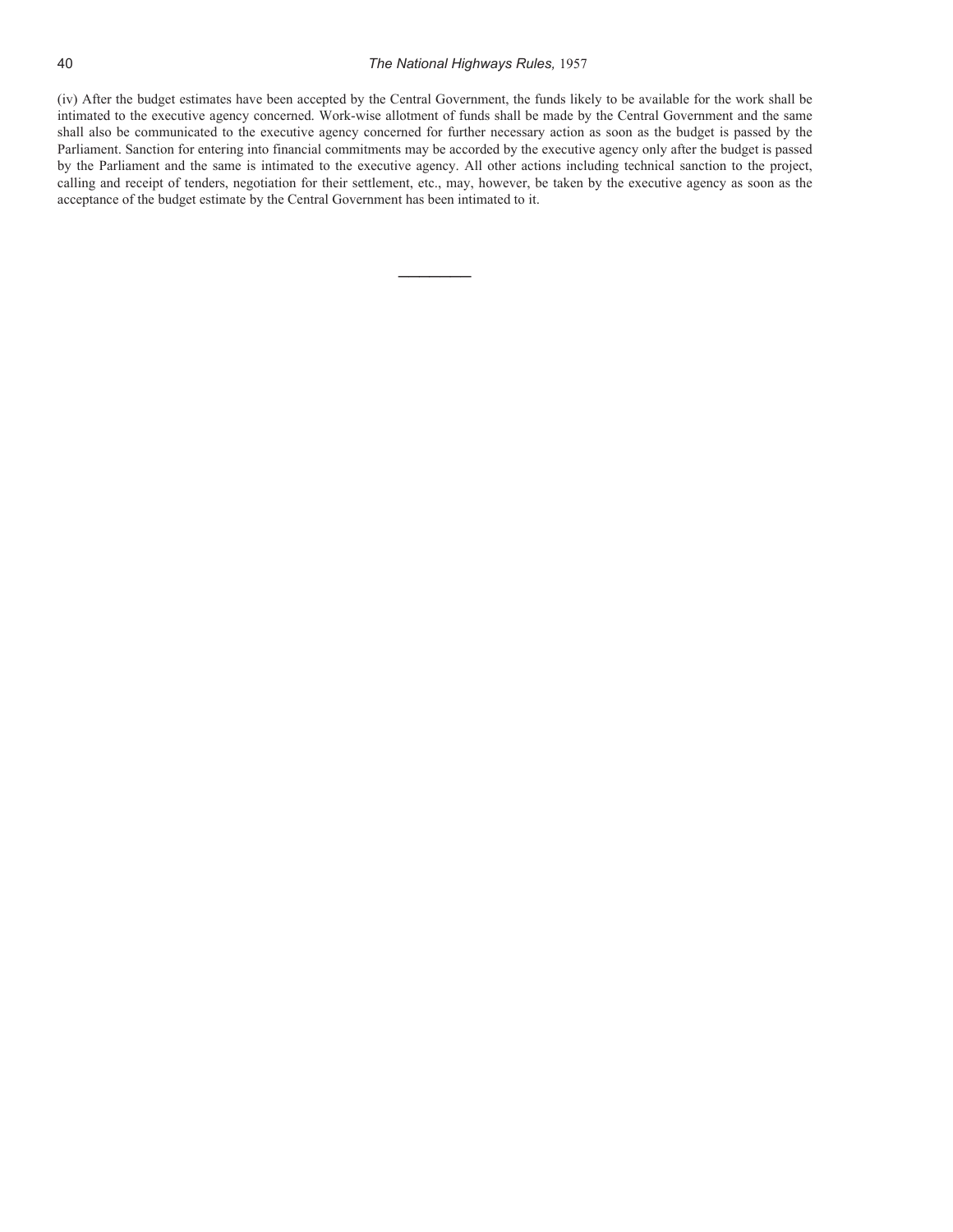# **THE NATIONAL IDGHWAYS (TEMPORARY BRIDGES) RULES, 1964<sup>1</sup>**

 *In exercise of the powers conferred by section,* 9 *of the National Highways Act,*1956 (48 *of* 1956), *the Central Government hereby makes the following rules, namely:* 

**1. Short title**.- These rules may be called the National Highways (Temporary Bridges) Rules, 1964.

**2. Rate of fees**.- The rates at which fees for services rendered in relation to the use of temporary bridges on any national highway may be levied, shall be as specified in the Schedule to these rules.

**3. Procedure for collection of fees**.- The Central Government may-

(i) collect the fees payable for services rendered in relation to the use of temporary bridges departmentally; or

 (ii) lease out, by public auction or by negotiation, for a period not exceeding one year at a time and subject to such conditions as may be specified in the lease deed, the right to collect such fees:

Provided that where such right is leased out by negotiation, the reasons for the same shall be recorded in writing.

#### *SCHEDULE*

*Fees for services rendered in relation to the use of temporary bridges on National Highways* 

| Sl.No.       | <b>Nature of Service</b>                                                                              | Rate of fees (in Rs.) |
|--------------|-------------------------------------------------------------------------------------------------------|-----------------------|
| $\mathbf{1}$ | 2                                                                                                     | 3                     |
| -1.          | Palkee with 8 bearers and travellers                                                                  | 0.37                  |
| 2.           | Palkee empty                                                                                          | 0.19                  |
| 3.           | Palkee with 6 bearers and travellers                                                                  | 0.25                  |
| 4.           | Palkee empty                                                                                          | 0.12                  |
| 5.           | Dolly with 4 bearers and travellers                                                                   | 0.19                  |
| 6.           | Dolly empty                                                                                           | 0.06                  |
| 7.           | Dolly with 2 bearers and travellers                                                                   | 0.09                  |
| 8.           | Dolly empty                                                                                           | 0.06                  |
| 9.           | Ekka, Rath, Manjhauli with single bullock or party                                                    | 0.19                  |
| 10.          | Ekka, Rathless bullock pair                                                                           | 0.25                  |
| 11.          | Drawn by horse or one or two bullocks with travellers and sayees                                      | 0.50                  |
| 12.          | Drawn with sayees only                                                                                | 6.37                  |
| 13.          | Four wheeled carriage on spring drawn by one horse or pair of bullock with travellers and<br>servants | 1.00                  |
| 14.          | Four wheeled carriage with servants only                                                              | 1.75                  |
| 15.          | Four wheeled carriage drawn by two horses with travelers and servants                                 | 1.50                  |

 $\frac{1}{2}$ 1. *Vide* G.S.R. 1733, dated 26th November, 1964, published in the Gazette of India, 1964, Pt. II, Sec. 3(i), p. 1901.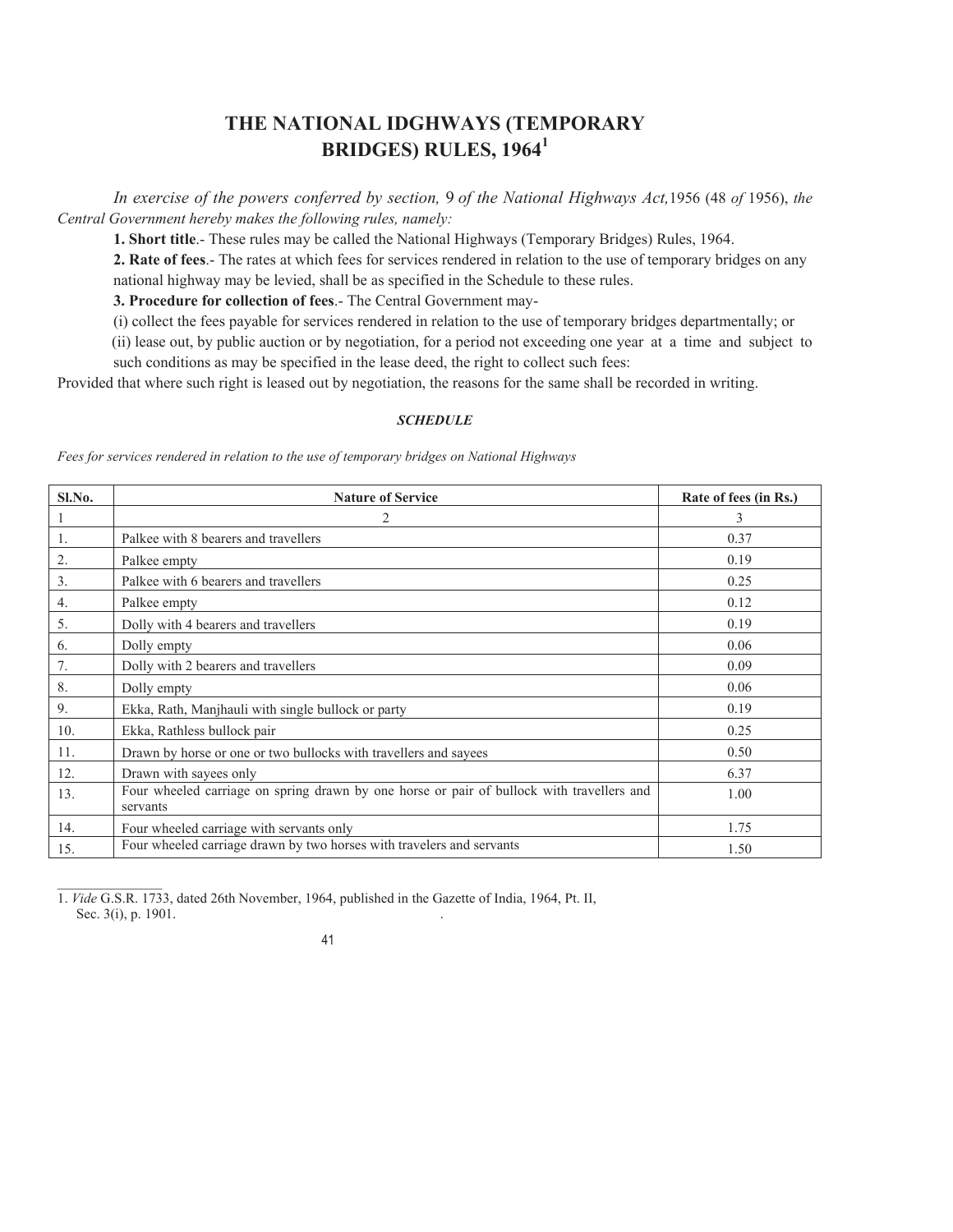| $\mathbf{1}$ | 2                                                                                                | 3     |
|--------------|--------------------------------------------------------------------------------------------------|-------|
| 16.          | Four wheeled carriage with servants only                                                         | 1.00  |
| 17.          | Four wheded carriage without spring drawn by two bullocks laden and with travelers               | 0.50  |
| 18.          | Four wheeled carriage empty                                                                      | 0.25  |
| 19.          | Four wheeled carriage drawn by more than two bullocks laden or with travelers                    | 1.00  |
| 20.          | Four wheeled carriage empty                                                                      | 0.50  |
| 21.          | Hackney with pair of bullocks laden                                                              | 0.22  |
| 22.          | Hackney with three or more bullocks laden                                                        | 0.37  |
| 23.          | Hackney empty                                                                                    | 0.09  |
| 24.          | Hackney empty with three or more bullocks                                                        | 0.19  |
| 25.          | Bullocks or buffaloes in drive per score if less than one score                                  | 0.25  |
| 26.          | Bullocks and buffaloes if less than one score                                                    | 0.08  |
| 27.          | Bullocks or buffaloes if laden                                                                   | 0.03  |
| 28.          | Sheep goats in drive per score                                                                   | 0.12  |
| 29.          | Sheep if less than one score                                                                     | 0.02  |
| 30.          | Dog                                                                                              | 0.06  |
| 31.          | Horse with rider or sayees or both                                                               | 0.19  |
| 32.          | Ponny with rider or sayees or both                                                               | 0.06  |
| 33.          | Ass or mule laden with driver                                                                    | 0.09  |
| 34.          | Ass or mule unladen with driver                                                                  | 0.06  |
| 35.          | Camels laden in strings per 1/4 score                                                            | 2.25  |
| 36.          | Came1s laden in less than ten each                                                               | 0.31  |
| 37.          | Camels laden/unladen in string per half score                                                    | 1.50  |
| 38.          | Camels if less than ten                                                                          | 0.19  |
| 39.          | Elephant with gear or howdah                                                                     | 0.75  |
| 40.          | Motor car (in addition to Rs. 10.00 additional 25 P. for every occupant)                         | 10.00 |
| 41.          | Loaded truck or passenger bus                                                                    | 50.00 |
| 42.          | Unloaded truck or passenger bus (in addition to Rs:'t2.50 . additional 25 P. for every occupant) | 12.50 |
| 43.          | Rickshaw loaded                                                                                  | 0.25  |
| 44.          | Rickshaw unloaded                                                                                | 0.12  |
| 45.          | Motor cycle with side car                                                                        | 0.50  |
| 46.          | Motor without side car                                                                           | 0.25  |

*Services exempted from fees* 

1. Mails, mail-carts, dak-runners, and Government telegraphs messengers on duty.

2. Police and other pu1ic officers and process serving peons when travelling on duty with their *bona fide* baggage, horse, palkies or other conveyances.

3. Executive officers of the District Road Department when travelling on duty.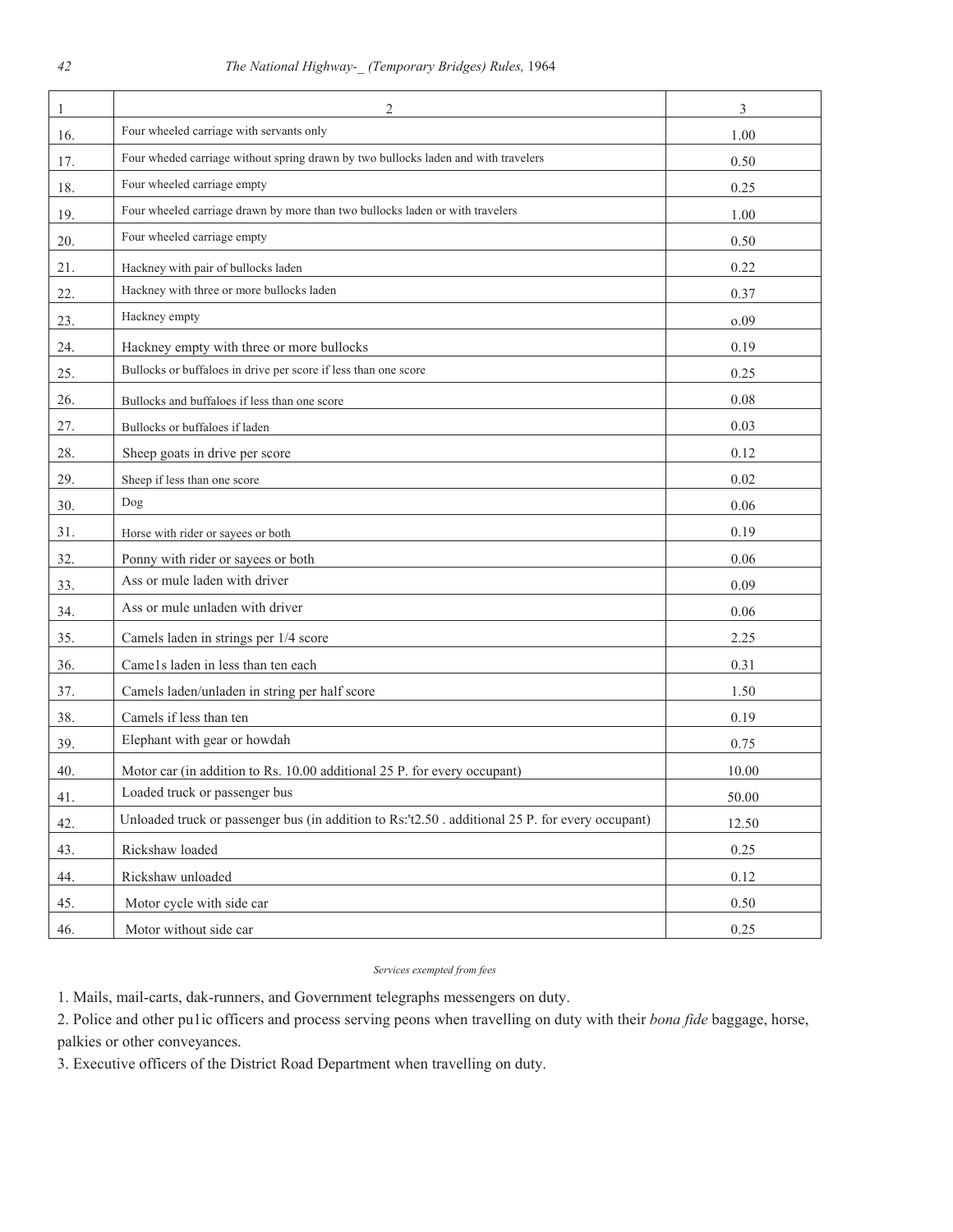4. Members of the District and Local Board travelling on duty connected with their office as such members.

5. Coolies engaged in repairing roads, with their tools and instruments.

6. Persons carrying dead bodies or property sent in by the police.

7. Military officers, when travelling on duty, troops in uniform and their families, attendant, animals and vehicles accompanying them.

8. Vehicles moving under the orders of military authority.

9. Government servants travelling on duty, their attendants, animals and vehicles accompanying them. '

10. Persons and animals employed in and vehicles transmitted on the public service.

11. Vehicles employed in connection with the transport of materials or goods owned or purchased by Government while proceeding with, or travelling empty for taking, such a load. '

 $\mathcal{L}$  and  $\mathcal{L}$  and  $\mathcal{L}$ 

12. Village kotwals travelling on duty and accused persons in custody.

13. Persons, animals and vehicles conveying materials for use on works in charge of the P.W.D.

14. Pedestrians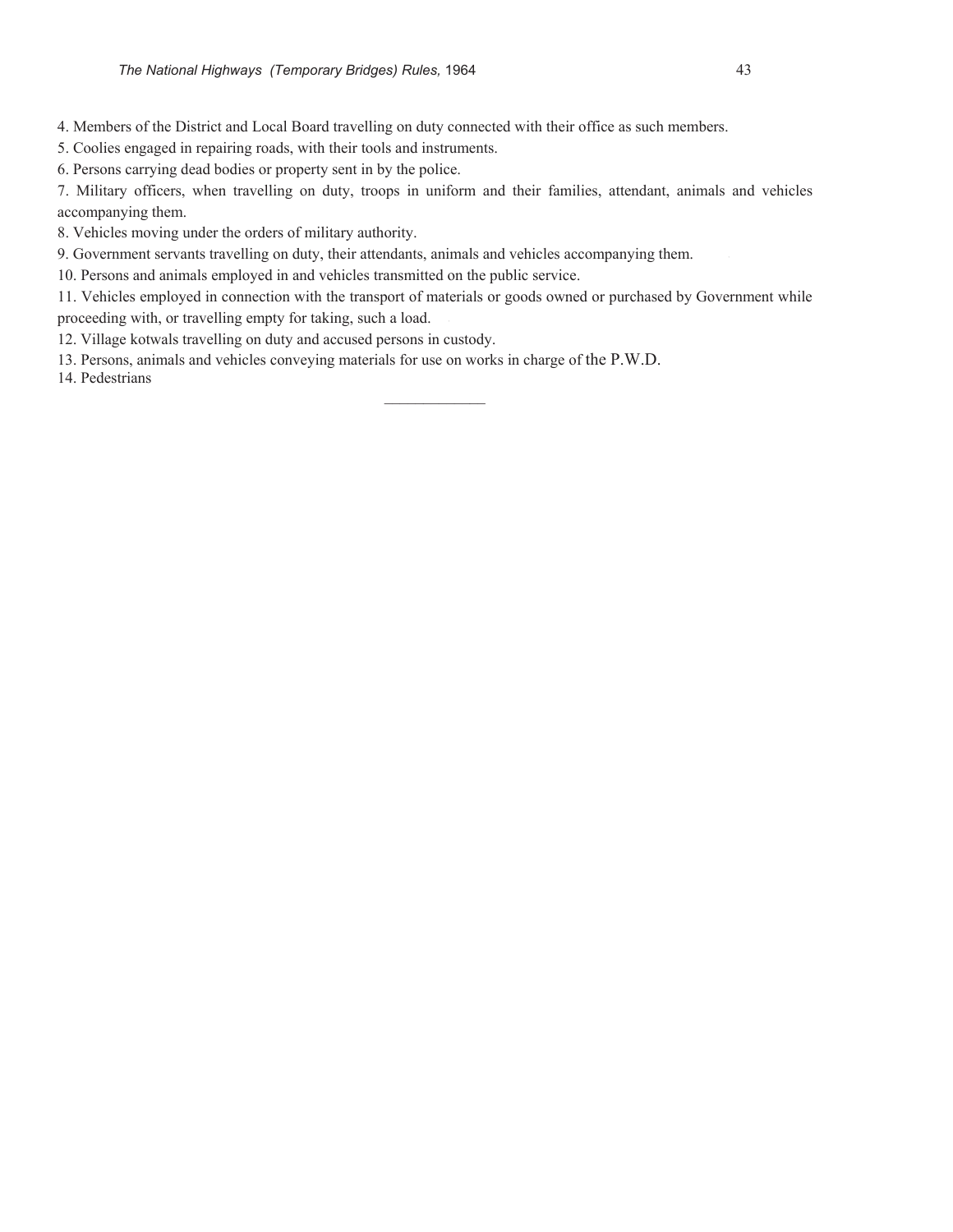# **THE NATIONAL HGHWAYS (COLLECTION OF FEES BY ANY PERSON FOR THE USE OF SECTION OF NATIONAL HIGHWAYS/PERMANENT BRIDGE/TEMPORARY BRIDGE ON NATIONAL HIGHWAYS) RULES, 1997<sup>1</sup>**

 In *exercise of the powers conferred* by *section* 9 *read with section 8A of the National Highways Act.1956* (48 *of 1956), the Central Government hereby makes the following rules for Collection of Fees by any Person for the Use of Section of any National Highways/ Permanent Bridges/temporary Bridges on National Highways, namely:-* 

- **1. Short title**.-(i) These rules may be called the National Highways (Collection *of* Fees by any Person for the Use *of* Section *of* National Highways/Permanent Bridge/ Temporary Bridge on National Highways) Rules, 1997.
	- (ii) They shall come into force on the date *of* their publication in the Official Gazette.
- **2. Definitions**.-In these rules unless the context otherwise requires,-
	- (a) "mechanical vehicle" means any laden *or* unladen vehicle designed to be driven under its own power, including a motor vehicle, as defined in clause (28) *of* section 2 *of* the Motor Vehicles Act *of* 1988 (59 *of* 1988);
	- (b) "section of national highway/permanent bridge/temporary bridge" means that length *of* national highway/permanent bridge/temporary bridge on national highway notified by the Central Government in Official Gazette for the development/maintenance of which an agreement has been entered into between the Central Government and any person;
	- <sup>2</sup>[(c) "person" shall include any company *or* association or body *of* individuals whether incorporated *or* not]

**3. Agreement and rate of fee.**-(1) The Central Government may enter into an agreement with any person in relation to development and maintenance *of* the whole *or* any part *of* a national highway/permanent bridge/temporary bridge on national highway as it may decide, whereby the person may be permitted to invest his own funds for the development/maintenance *of* a section *of* national highway/permanent bridge/temporary bridge and to collect and retain the fees at agreed rates from different categories *of* mechanical vehicles for an agreed period for the use *of* the facilities thus created, subject to the terms and conditions *of* the agreement and these rules.

(2) The rates *of* fees and the period *of* collection shall be decided and shall be specified by notification in the Official Gazette by the Central Government having regard to the expenditure involved in building, maintenance, management and operation *of* the whole *or* part *of* such section, interest on the capital invested, reasonable return; the volume *of* traffic and the period *of* such agreement.

 $\frac{1}{2}$ 

<sup>2.</sup> Ins. by G.S.R. 336 (E), dated 13th April. 2000 (w.e.f. 17-4-2000).



l. *Vide* G.S.R. 62(E). dated 6th February. 1997, published in the Gazette *of* India. Extra.. Pt. II.

Sec. 3(i), dated 6th February. 1997. pp. 2-3.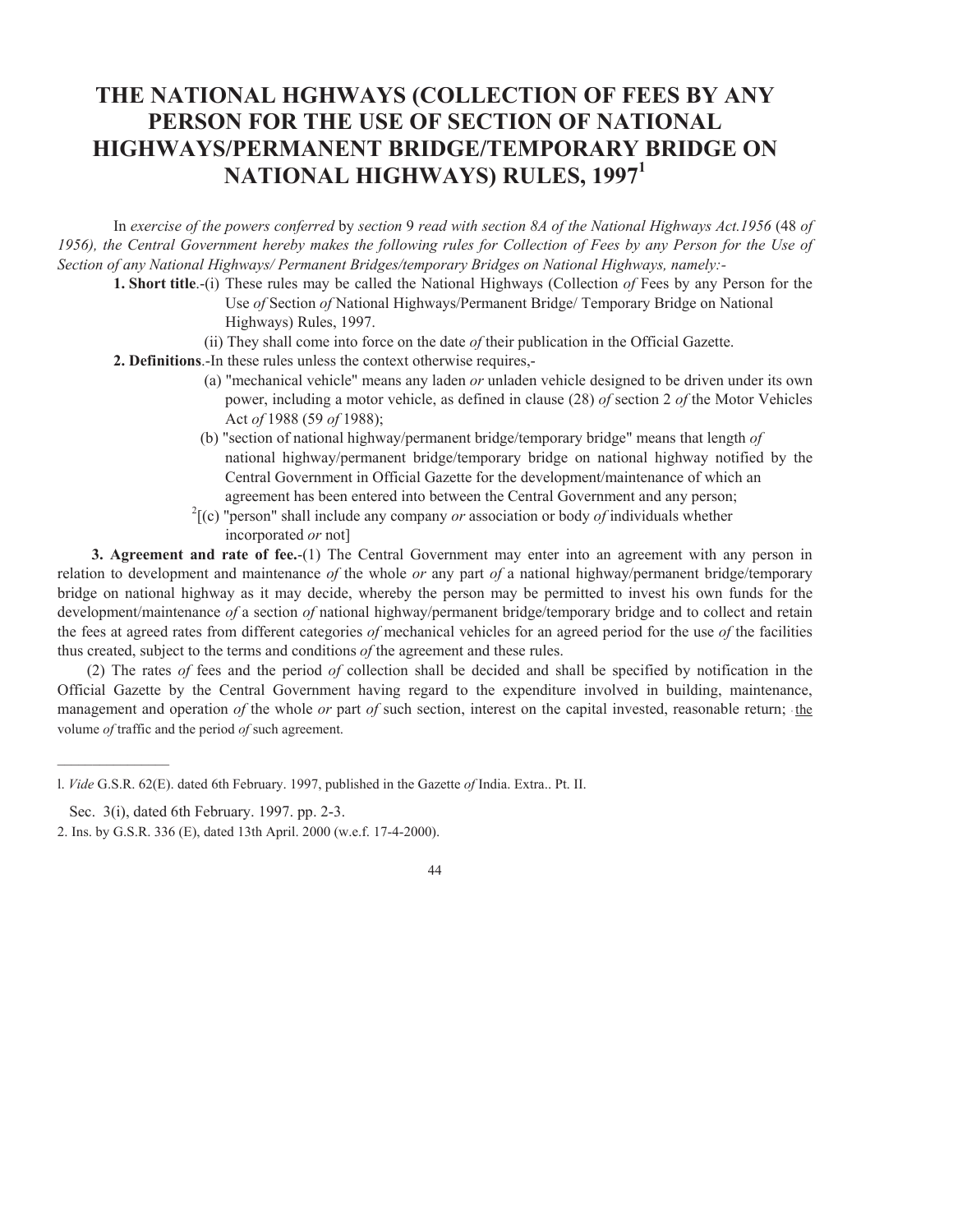#### *The National Highways (Collection of Fees etc.) Rules, 1997* 45

(3) On completion of the period of collection of fees by the person, as per the agreement, all rights pertaining' to the section/permanent bridge/temporary bridge on national highway shall be deemed to have been taken over by the Central Government and that Government shall continue with the collection of fees as notified from time to time.

 $1[(4)$  The rates of fee, the categories' of vehicles exempted from payment of fee and the name, address and telephl,:me number of the authority to whom complaints, if any, should be addressed, shall be conspicuously and prominently displayed 5OOm ahead of the toll booths, 100m ahead of the toll booths and at the toll booths also, the height of the display boards and size of letters being such that it is easy for drivers to read the display boards.]

**4. Modalities of fee collection**.-(1) The mode of fee collection shall be decided by the person referred to in sub-rule (1) of rule 3.

(2) A table of fees authorised to be collected on any section of national highway! permanent bridge/temporary bridge on national highway shall be put up by such person in a conspicuous place near a fee collection booth legibly written or printed in English, Hindi and the regional language of the area in which the national highway is situated.

**5. Incharge of fee collection.**  $2[(1)$  The person authorised to collect and retain the fees under these rules shall nominate an official as in-charge of fee collection, and the person as also the official so nominated shall be responsible to ensure that fees are collected at not more than the agreed rates and the fee collection is smooth without causing undue hardship to the road users, and for all other matters connected with the fee collection of section of national highway/permanent bridge/temporary bridge:

Provided that no fee shall be payable or collected in respect of the following vehicles, namely:-

 (i) vehicles having "VIP" symbols or belonging to the President and Vice-President of India, Central and State Ministers, Leaders of Opposition in Lok SabhalRajya Sabha/State Legislature having the status of Cabinet Minister, Governors/Lt. Governors / Executive Councillors/Speakers/Chairman of Central and State Legislatures, Members of Parliament and Members of State Legislative Assemblies/Councils within their respective constituencies, Foreign Dignitaries on State visit to India, Foreign diplomats stationed in India using cars with "CD" symbols;

 (ii) Defence vehicles, Police vehicles, Fire-fighting vehicles, Ambulances, Funeral vans, Posts and Telegraphs Department vehicles and Central Government and State Government vehicles on duty.]

 (2) The name, address and telephone number, if any, of the incharge of a fee collection shall be displayed at suitable and conspicuous locations.

**6. Verification of fee collection.**-(l) It shall be the responsibility of the person referred to in sub-rule (1) of rule 3 to strictly ensure that all fees leviable are levied, fully collected and correctly maintained. The person shall submit certified and audited copies of the statements of fee collection at specified intervals as required under the notification for fee collection under sub-rule (2) of rule 3. The auditor shall be appointed by the Government.

<sup>1.</sup> Ins. by G.S.R. 336(E), dated 13th April, 2000 (w.e.f. 17-4-2000). 2. Subs. by G.S.R. 336(E). dated 13th April, 2000 (w.e.f. 17-4-2000).

<sup>2.</sup> Subs. B G.S.R. 336(E), dated 13th April, 2000 (w.e.f. 17-4-2000)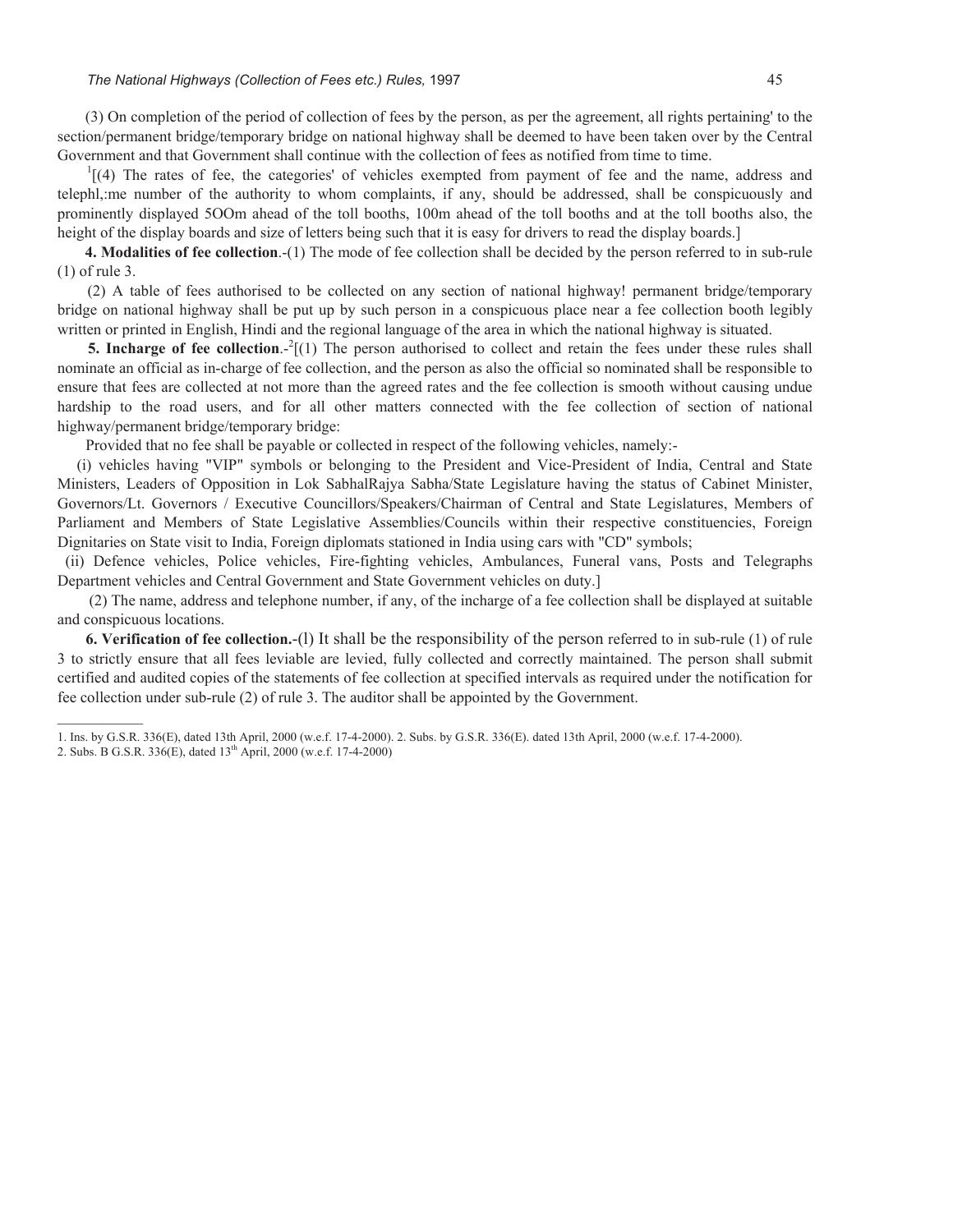(2) The Central Government shall have the right to check the fee collection at any or all times through their designated officers.

**7. Person to have rights to regulate traffic**.-The person referred to in sub-rule (1) of rule 3 shall have powers to regulate and control the traffic, on such section of national highway/permanent bridge/temporary bridge on national highway relating to which he is authorised to collect fees under these rules, in accordance with the provisions contained in Chapter VIII of the Motor Vehicles Act, 1988 for proper management thereof.

 $\overline{\phantom{a}}$  ,  $\overline{\phantom{a}}$  ,  $\overline{\phantom{a}}$  ,  $\overline{\phantom{a}}$  ,  $\overline{\phantom{a}}$  ,  $\overline{\phantom{a}}$  ,  $\overline{\phantom{a}}$  ,  $\overline{\phantom{a}}$  ,  $\overline{\phantom{a}}$  ,  $\overline{\phantom{a}}$  ,  $\overline{\phantom{a}}$  ,  $\overline{\phantom{a}}$  ,  $\overline{\phantom{a}}$  ,  $\overline{\phantom{a}}$  ,  $\overline{\phantom{a}}$  ,  $\overline{\phantom{a}}$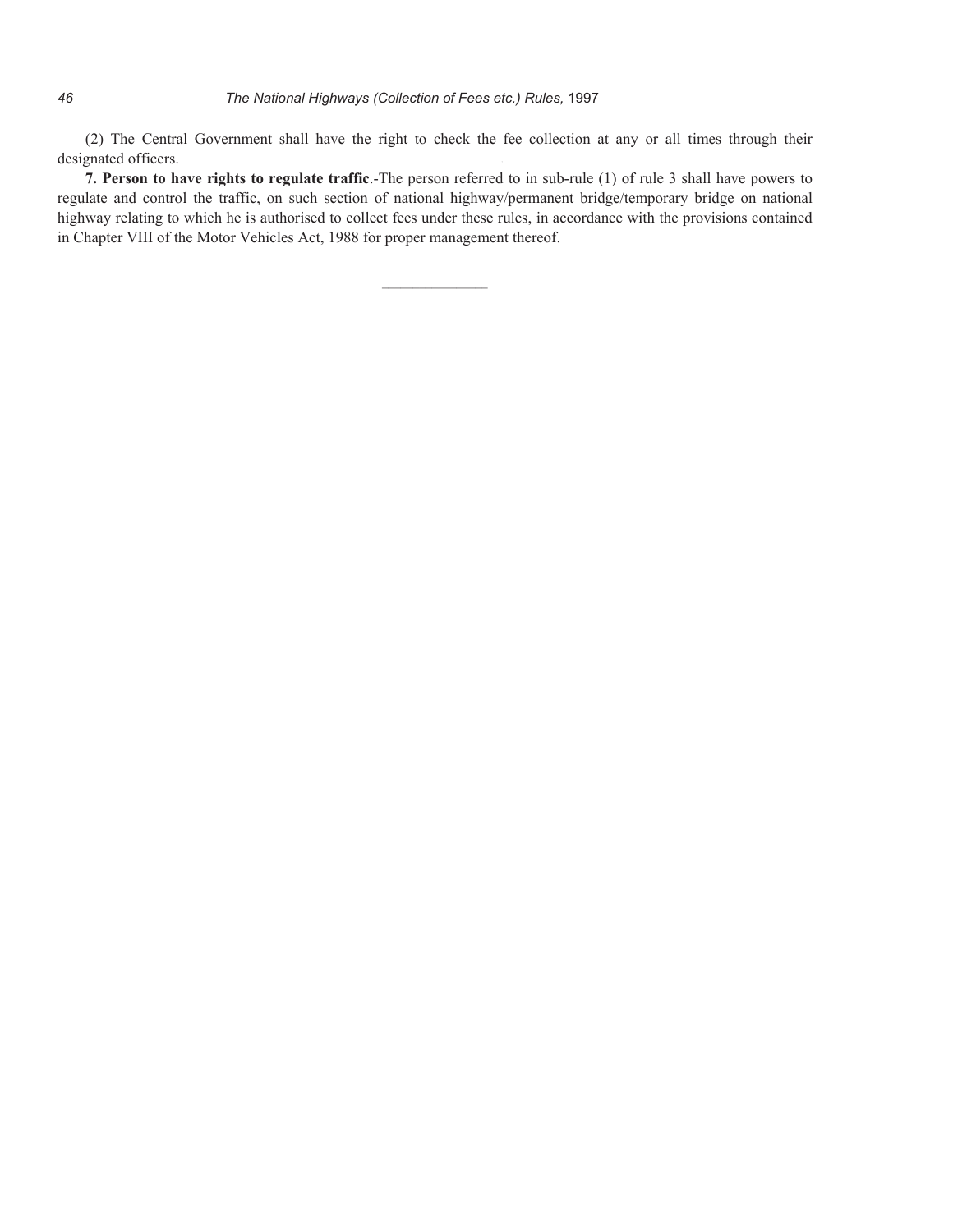# THE NATIONAL HIGHWAYS (RATE OF FEE) RULES, 1997<sup>1</sup>

*In exercise of the* powers *conferred by section* 9 *read with sub-section* (1) *of section* 7 *of the National Highways* Act, 1956 (48 *of 1956), the Central Government hereby makes the following rules to lay* down *the* rate *of fee for the* use *of sections of* any *national highway or bridges or both, namely:-*

**1. Short title and commencement.**-(1) These rules may be called the National Highways (Rate of Fee) Rules, 1997.

(2) They shall come into force on the date of their publication in the Official Gazette.

**2. Definitions.**-In these rules, unless the context otherwise requires,

 $\mathcal{L}=\mathcal{L}$ 

(a) "Act" means th7 National Highways Act, 1956(48 of 1956);

(b) "mechanical vehicle" means any laden or unladen vehicle designed to be driven under its own power, including a motor vehicle as defined in clause (28) of section 2 of the Motor Vehicles Act, 1988 (59 of 1988);

 $2\zeta(c)$  "bridge" means a permanent bridge or a temporary bridge, as the case may be, the cost of which includes the cost of bridge proper, approach roads, guide bunds and protective works, excluding the cost of toll booths, which is more than rupees 25 lakhs and upto rupees 100 lakh for each, completed and opened to traffic on or after first day of April 1976 but before the first day of May, 1992 and thereafter all the bridges costing more than Rs. 100 lakhs before the date of the publication of this notification in the Official Gazette and thereafter all the bridges costing more than Rs. 500 lakhs on National Highways, which shall be notified separately for levy of fee collection;]

 (d) "section of national highway or permanent bridge or temporary bridge" means that continuous length of national highway or permanent bridge or temporary bridge on national highway as notified by the Central Government in Official Gazette on which fee shall be charged.

 $2^{2}$ [3. Rate.-(1) The rate of fee for services or benefits rendered in relation to the use of ferries, permanent bridges, temporary bridges or tunnels on any section of national highway or bridges or both shall be as per Table given below:

<sup>1.</sup> Vide G.S.R. 570(E), dated 30th September, 1997, published in the Gazette of India, Extra. PI. II, Sec. 3(i), dated 30th September, 1997. 2. Subs. by G.S.R. 877 (E), dated 4th December, 2001 (w.e.f: 4-12-2001).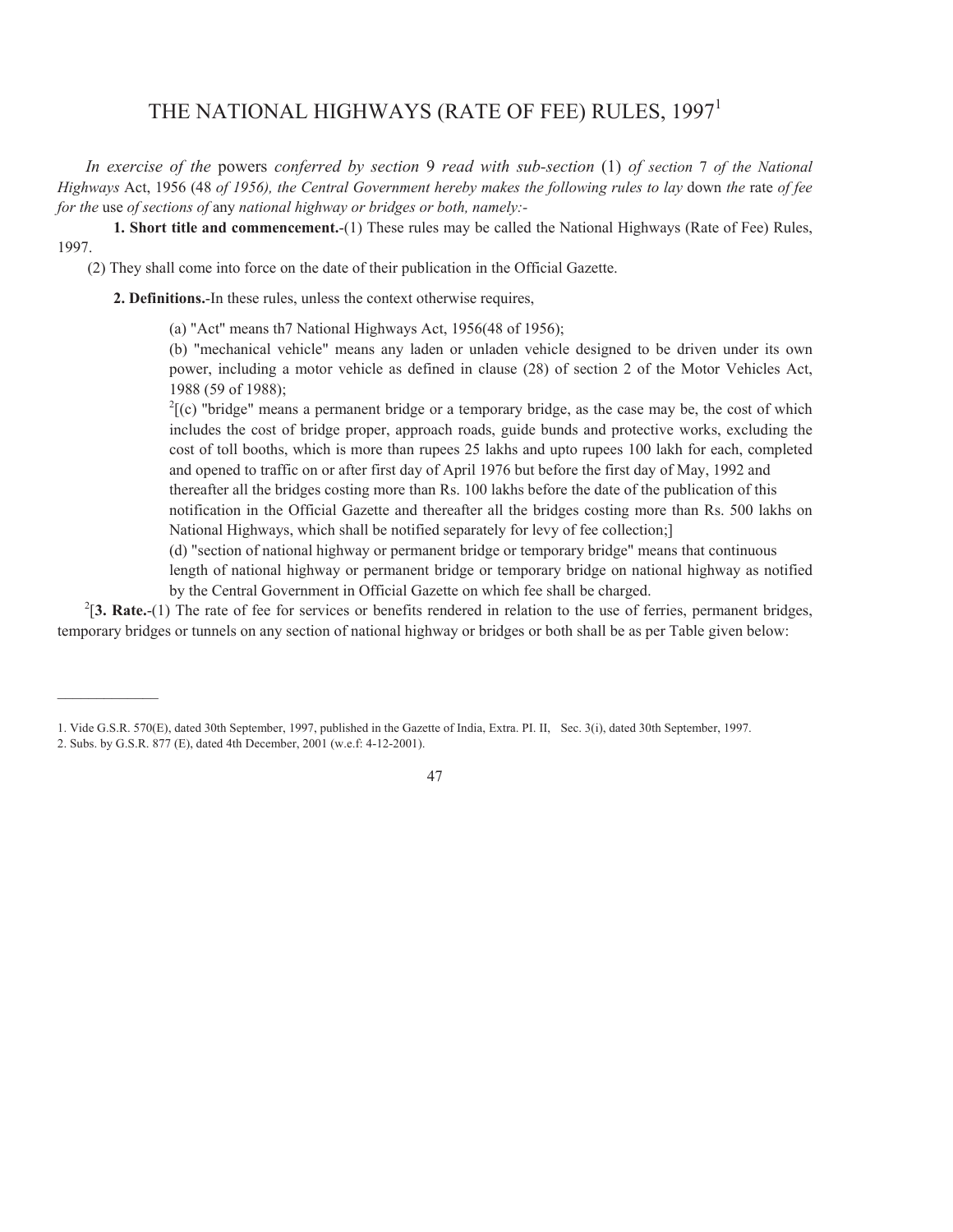### *48 The National Highways (Rate of Fee) Rules,* 1997

| Initial cost of the bridge<br>and its approaches<br>(Rs. in crores) | Toll Rates (Rs. Per Vehicle) |                    |               |
|---------------------------------------------------------------------|------------------------------|--------------------|---------------|
|                                                                     | Cars/Jeep, etc.              | Light Commercial   | Trucks/Buses  |
|                                                                     |                              | Vehicles/Minibuses | and Multi     |
|                                                                     |                              |                    | Axle Vehicles |
| Below 50                                                            | 5                            | 10                 | 15            |
| 50-75                                                               | 10                           | 10                 | 25            |
| 75-100                                                              | 10                           | 15                 | 30            |
| 100-125                                                             | 15                           | 20                 | 40            |
| 125-150                                                             | 15                           | 20                 | 40            |
| 150-200                                                             | 15                           | 25                 | 50            |
| Above 200                                                           | 20                           | 30                 | 60]           |

## **Table**

(2) The fee under sub-rule (1) for projects involving conversion into four-lanes of. existing two-lane of national highways shall not exceed the capping rates given below at June 1997 prices, namely:-

| S.No. | Type of vehicle                                           | Rate                                |
|-------|-----------------------------------------------------------|-------------------------------------|
|       | Car or Jeep or Van                                        | $Rs.0.40$ per km                    |
| 2.    | Light commercial vehicles                                 | $Rs.0.70$ per km                    |
|       | Truck or Bus                                              | $Rs.1.40$ per km                    |
| 4.    | Heavy construction machinery and earthmoving<br>equipment | $\overline{\text{Rs}}$ .3.00 per km |

 $<sup>1</sup>$ [(3) The rate of fee fixed under sub-rule (1) and sub-rule (2) may be reviewed after</sup> every five years based on wholesale price index and ,fixed in multiple of rupees five by the Central Government over the rates notified.]

 $\mathcal{L}=\mathcal{L}^{\mathcal{L}}$ 

<sup>1.</sup> Subs. by G.S.R. 871 (E), dated 4th December, 2001 (w.e.f. 4-12-200l).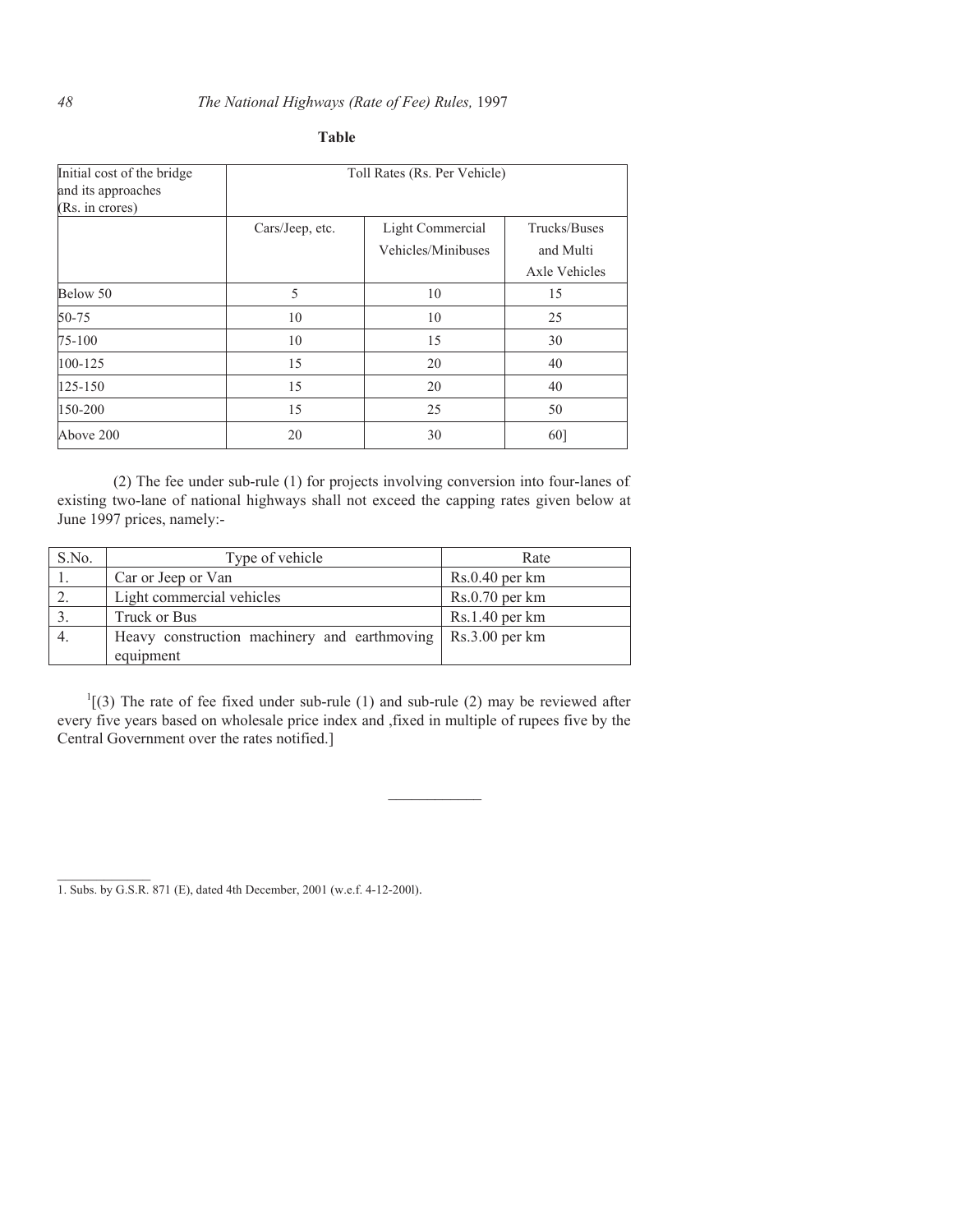# **THE NATIONAL HIGHWAYS (FEES FOR THE USE OF NATIONAL HIGHWAYS SECTION AND PERMANENT BRIDGE-PUBLIC FUNDED PROJECT) RULES, 1997<sup>1</sup>**

*In exercise of the powers conferred by section* 9 *of the National Highways Act, 1956* (48 *of* 1956) *and in supersession of the National Highways (Fees for Use of Permanent Bridges) Rules. 1992 except as respects things done or omitted to be done before such supersession the Central Government hereby makes the following rules to levy the fees for the use of sections of any National Highway or Bridges or both.* 

**1. Short title, extent and commencement**.-(i) These rules may be called the National Highways (Fees for the Use of National Highways, Section and Permanent Bridge-Public Funded Project) Rules, 1997.

(ii) They shall come into force on the date2 of their publication in the Official Gazette.

**2. Definitions.**-In these rules, unless the context otherwise requires,-

(a) 'Act' means the National Highways Act, 1956 (48 of 1956),

(b) "executing agency" means,

 (i) in the case of those national highways administratively placed under the charge of Border Roads Organisation the Border Roads Development Board (hereinafter referred to as 'BRDB');

 (ii) in the case of those national highways or part thereof entrusted to National Highways Authority of India (hereinafter referred to as NHAI), the National Highways Authority of India; .

 (iii) in other cases the State Government or Union Territory, the Administration to which such functions are delegated under section 5 of the Act;

 (c) "mechanical vehicle" means any laden or unladen vehicle designed to be driven under its own power including a motor vehicle as defined in clause (28) of section 2 of the Motor Vehicles Act, 1988 (59 of 1988); (d) "franchisee" means a firm or a company or a person to whom the franchise to collect and retain the fee has

been awarded through auction;

 $\mathcal{L}=\mathcal{L}$ 

 (e) "Fee Inspector" means a person authorised by the executing agency concerned to collect fee in respect of, any mechanical vehicle crossing a permanent bridge or using the National Highway Section and includes every Government employee posted on such bridge or National Highway Section in connection with the collection of fees;

(f) "Form A" means Form A appended to these rules;

<sup>1.</sup> *Vide* G.S.R. 490 (E), dated 27th August, 1997, published in the Gazette of India, Extra., Pt. II, See. 3 (i), dated 27th August, 1997.

<sup>49</sup>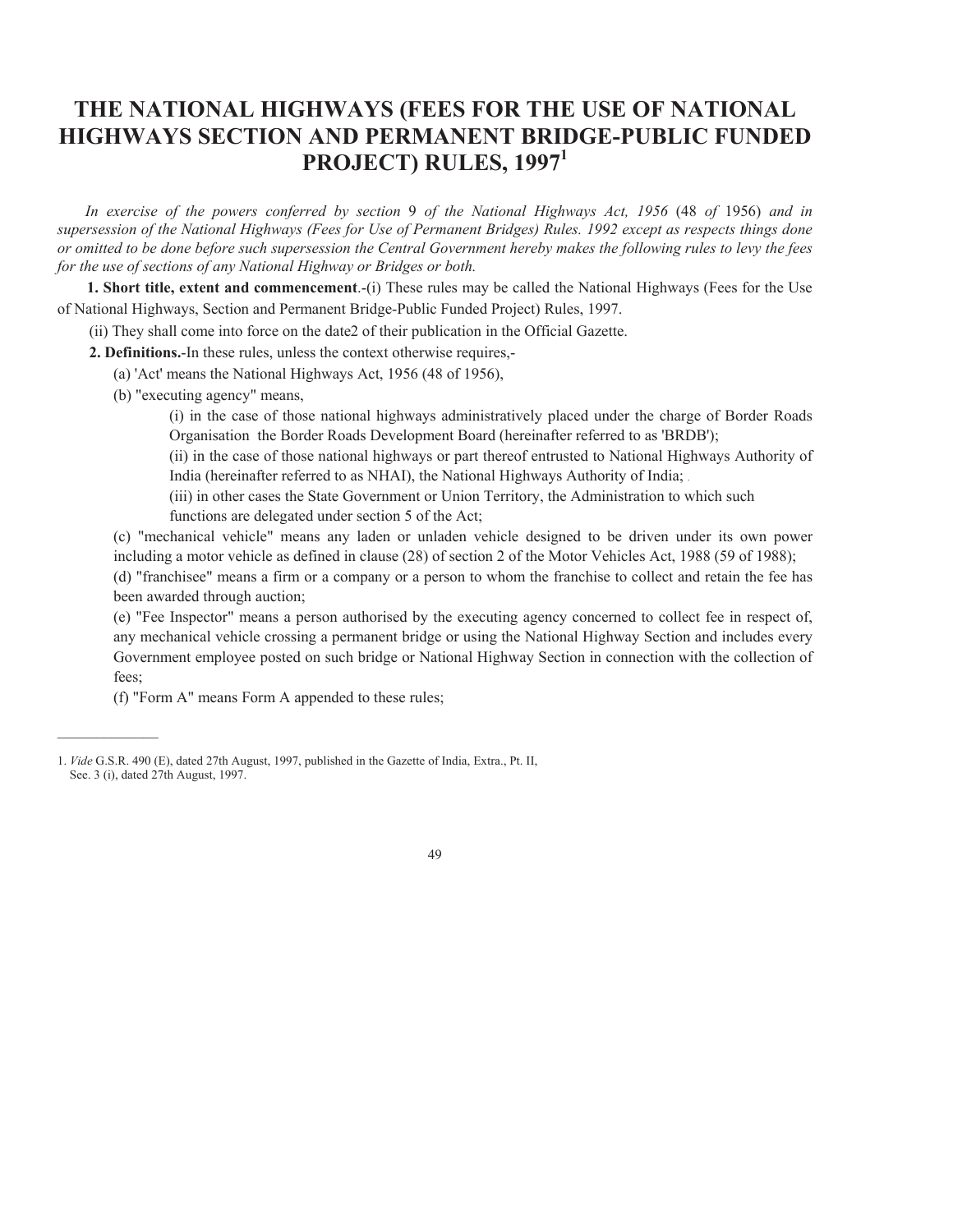(g) "Form B" means *Form* B appended to these rules;

(h) "Form C" means Form C appended to these rules;

(i)' "Pay and Accounts Officer" means Pay and Accounts Officer (National Highway), Ministry of Surface Transport, New Delhi;

 $\binom{1}{1}$ ) "permanent bridge" means a bridge with permanent structure the cost of which includes the cost of bridge proper, approach roads, guide bunds and protective works, excluding the cost of toll booths which is more than rupees 25 lakh and upto rupees 100 lakh *for* each, completed and opened to traffic on or after first day of April, 1976 but before the first day of May, 1992 and thereafter all the bridges costing *more* than Rs. 100 lakh before the date of the publication of this notification in the Official Gazette and thereafter all the bridges costing *more* than Rs. 500 lakh on National Highway, which shall be notified separately *for* levy of fee collection;] and

 (k) "National Highway Section" means continuous length of any national highway or by-pass which shall be, notified *for*  separately levy of fee collection;

 (l) "Sectional Officer/Junior Engineer" means the officer of the State Public Works Department (Roads and Building) of any other department dealing with National Highway having that designation of equivalent and being incharge of a particular road of permanent bridge located on a national highway.

**3. Rate of fee and its payment**.- These shall be levied and paid to the executing agency, on behalf of the Government of India, fee on mechanical vehicles *for* the use of National Highway Section or permanent bridge or both at the rates notified by the Central Government, in the Official Gazette in respect of such National Highway Section or permanent bridge or both.

**4. Displaying of rates of fees**.-A table displaying rates of fees, rates authorised to be levied at any National Highway Section or permanent bridge or both shall be put up in a conspicuous place near the fee collection booths legibly written or printed in English, Hindi and the regional language of the area in which National Highway Section or permanent bridge or both are situated.

**5. Procedure for collection**.-All fees levied under these rules shall be collected by the executing agency concerned departmentally or through private contractors on the basis of competitive bidding on behalf of the Central Government.

**6. Collection of fees departmentally -** (l) The executing agency concerned shall make necessary arrangement *for*  putting up adequate number of collection booths, operated manually or by automatic arrangement or by combination of both as may be considered suitable by the executing agency.

(2) There shall be posted a Fee Inspector, with necessary police guard to assist at either end of the National Highways Section or permanent bridge who shall be authorised to collect fee in respect of, any mechanical vehicle using the National

 $\overline{\phantom{a}}$   $\overline{\phantom{a}}$   $\overline{\phantom{a}}$   $\overline{\phantom{a}}$   $\overline{\phantom{a}}$   $\overline{\phantom{a}}$   $\overline{\phantom{a}}$   $\overline{\phantom{a}}$   $\overline{\phantom{a}}$   $\overline{\phantom{a}}$   $\overline{\phantom{a}}$   $\overline{\phantom{a}}$   $\overline{\phantom{a}}$   $\overline{\phantom{a}}$   $\overline{\phantom{a}}$   $\overline{\phantom{a}}$   $\overline{\phantom{a}}$   $\overline{\phantom{a}}$   $\overline{\$ 



<sup>1.</sup> Subs. by G.S.R. 876 (E), dated 4th December, 2001 (w.e.f.4-12-2001).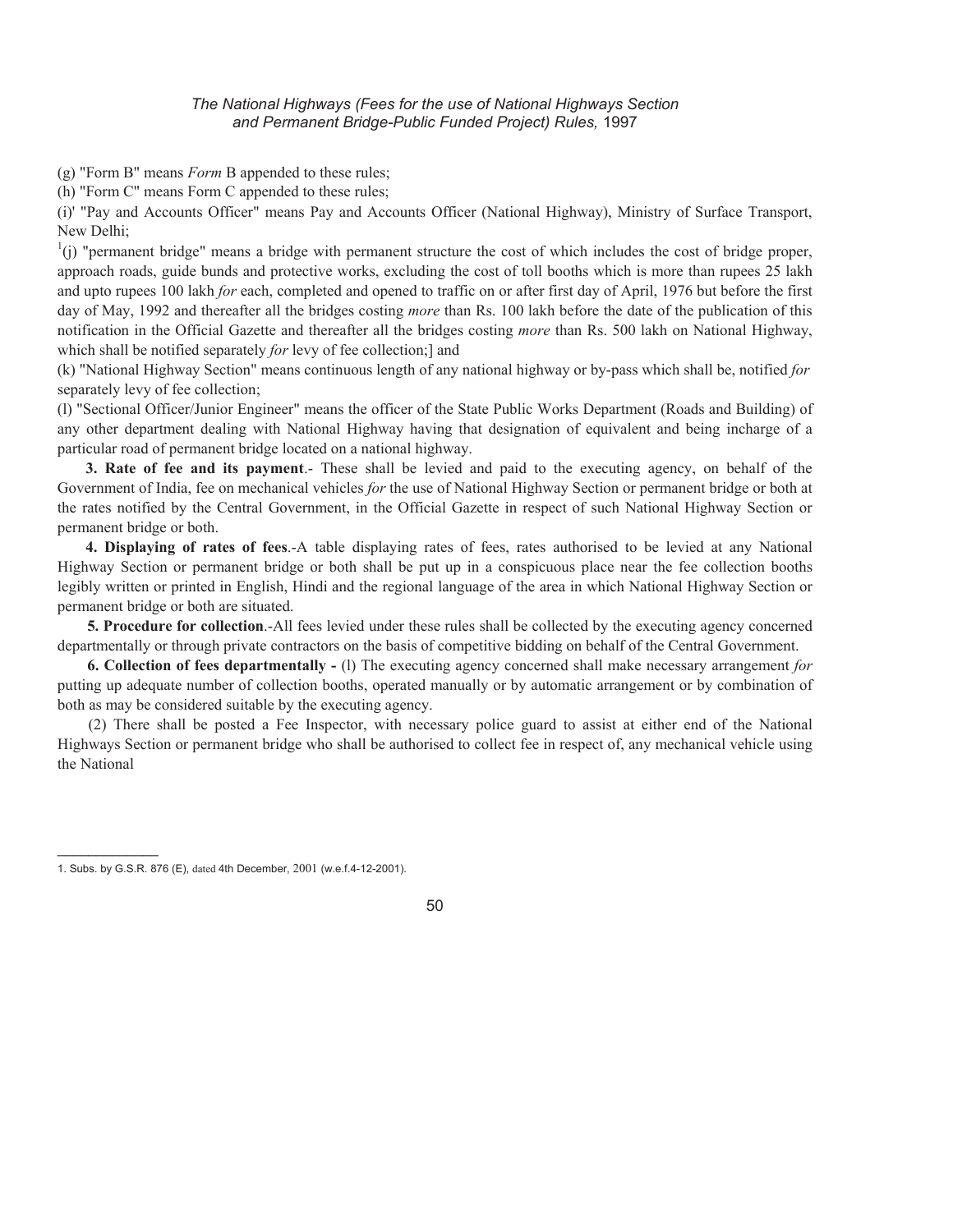Highway Section or permanent, bridge or both, at the rates notified by the Central Government separately.

(3) There shall be provided at either end of the National Highway Section or permanent bridge or both together, a cross bar for securing the stoppage of mechanical vehicles.

(4) The Fee Inspector shall ensure at the cross bar that passage is not allowed to mechanical vehicles unless the fee leviable in respect thereof has been paid.

**7. Mode of collection of fee in case of departmental fee collection**.-(1) Every driver, owner or person incharge of a mechanical vehicle shall, before crossing the National Highway Section or permanent bridge or having crossed it, stop his vehicle at the cross bar and pay the fee leviable in respect of the vehicles at the fee collection booths. The Fee Inspector shall in return, prepare a receipt in duplicate in Form A and hand over one copy of the receipt to the driver or owner or person incharge of the mechanical vehicle.

(2) Toll collection shall be done only at one place within a distance of 80 kms. from a point at the beginning of first National Highway Section or approach of entry of the first permanent bridge to be crossed under the jurisdiction of the same executing agency, regardless of number of projects falling within the length in order to facilitate free and unhindered movement of traffic. Where it is not feasible to do so, the number of collection point shall be kept minimum and shall be decided with the approval of Central Government. The fee may be collected from the driver, owner or person incharge of a vehicle on the first National Highway Section or permanent bridge which is intended to be crossed by such vehicle. The driver, owner or person incharge of the vehicle holding the receipt of such payment, shall be allowed to pass through other Sections and bridges of such Highway unhindered after showing the receipt to the Fee Inspector posted on other sections or bridges. Details of such Sections and bridges shall be displayed at a conspicuous place near the fees collection booths of the Sections or bridges covered under this sub-rule legibly written or printed in English, Hindi and the regional language of the area in which such sections or bridges are situated.

(3) The Fee Inspector shall on receipt of the fee notified by the Central Government fill up a receipt in duplicate in Form A and deliver one copy thereof to the driver, owner or the person incharge of the vehicle in respect of which the fee has been paid and retain the second copy for record.

(4) When the same vehicle has to cross the National Highway Section or bridge more than once in a day, the user shall have the option to pay one and a half times of rate notified by the Government while crossing such section or bridge in the first trip itself, or if the vehicle has to use the section or bridge frequently the vehicle owner can have a monthly pass on the payment of charges equal to 30 single rates.

**8. Remittance of fee collection in case of departmental fee collection**.-(1) The Fee Inspector ,on duty shall be responsible for the collection and safe custody of the amounts collected during his duty period. The Fee Inspector shall not leave the collection booth till his reliever takes over from him.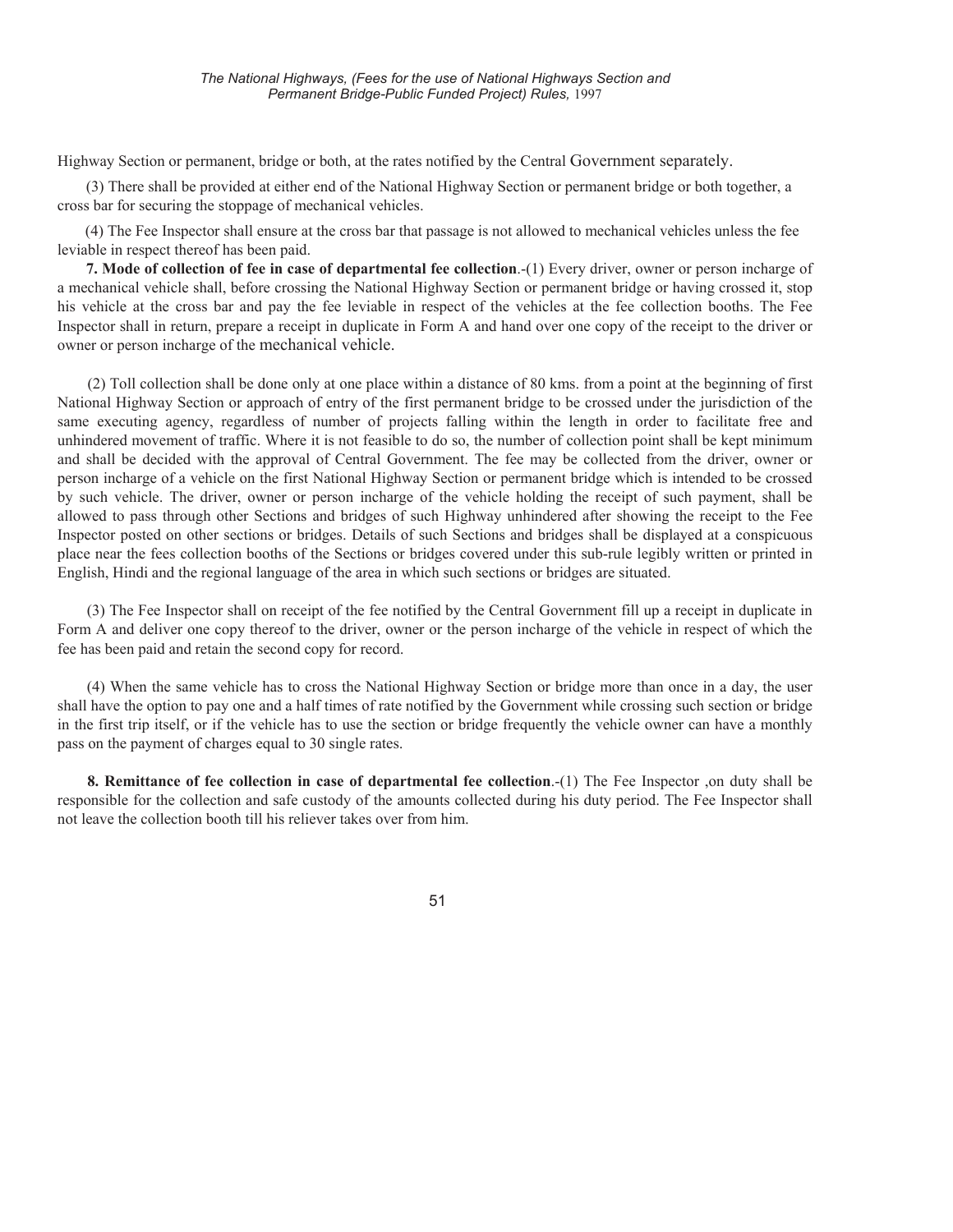(2) The Fee Inspector shall maintain a cash register as prescribed in Form B and keep it posted upto date.

(3) The Fee Inspector shall at the end of the period of his duty hand over the amount collected by him to his reliever after obtaining the signature of the latter in the relevant column of the cash register.

(4) Every day between 16.00 hours and 17.00 hours the Fee Inspector on duty shall hand over the entire amount of the fee collected during the preceding 24 hours to the Sectional Officer/Junior Engineer-in-charge of National Highway Section or permanent bridge after obtaining his signature in the relevant column of the cash register.

(5) The Sectional Officer/Junior Engineer-in-charge shall keep the amounts of collection received from the Fee Inspector in the chest provided for the purpose at his office.

(6) The Sectional Officer/Junior Engineer-in-charge shall on every Saturday or if it happens to be a holiday, on the next working day, remit the amount received by him in respect of the week preceding the Saturday by a demand draft to the Pay and Accounts Officer. The Pay and Accounts Officer shall account the amounts so received in the relevant receipt head in his books.

(7) The Sectional Officer/Junior Engineer-in-charge shall maintain a register as prescribed in Form C showing the remittance made to the Pay and Accounts Officer and shall keep the register posted up to date.

(8) The Sectional Officer/Junior Engineer-in-charge shall exercise supervision and control over the staff posted at the National Highway Section or permanent bridge in connection with the collection of the fees and maintain the proper accounts and, records.

(9) The Sub-Divisional Officer, in-charge of the National Highway Section or the permanent bridge shall pay surprise visits at least twice a month at the Office of the Fee Inspector or the Sectional Officer/Junior Engineer-in-charge to check that the collection and remittance of fees by the staff is being done in accordance with the provisions of these rules. He shall countersign the cash register and the other record maintained by the staff in token of such visit. Such visit, atleast once in three months shall also be made by the Executive Engineer of the State Public Works Department (Roads and Building) or by the officer of equivalent rank in any other department.

**9. Fee collection through franchisee**.-(l) In case the fee collection is to be done through the franchisee, the collection of fee and retaining such fee shall be auctioned under the instructions for specific periods as the Central Government may issue and the money shall be collected by the executing agency or his authorised representative as per the terms and conditions of the agreement executed for such purposes.

(2) The mode of fee collection shall be decided by the franchisee referred to in sub. rule (1) with the approval of the Central Government.

(3) A table of fees authorised to be collected on any National Highway Section or permanent bridge shall be put up by such franchisee in a conspicuous place near a fee collection booth legibly written or printed in English, Hindi and the regional language of the area in which the national highway is situated.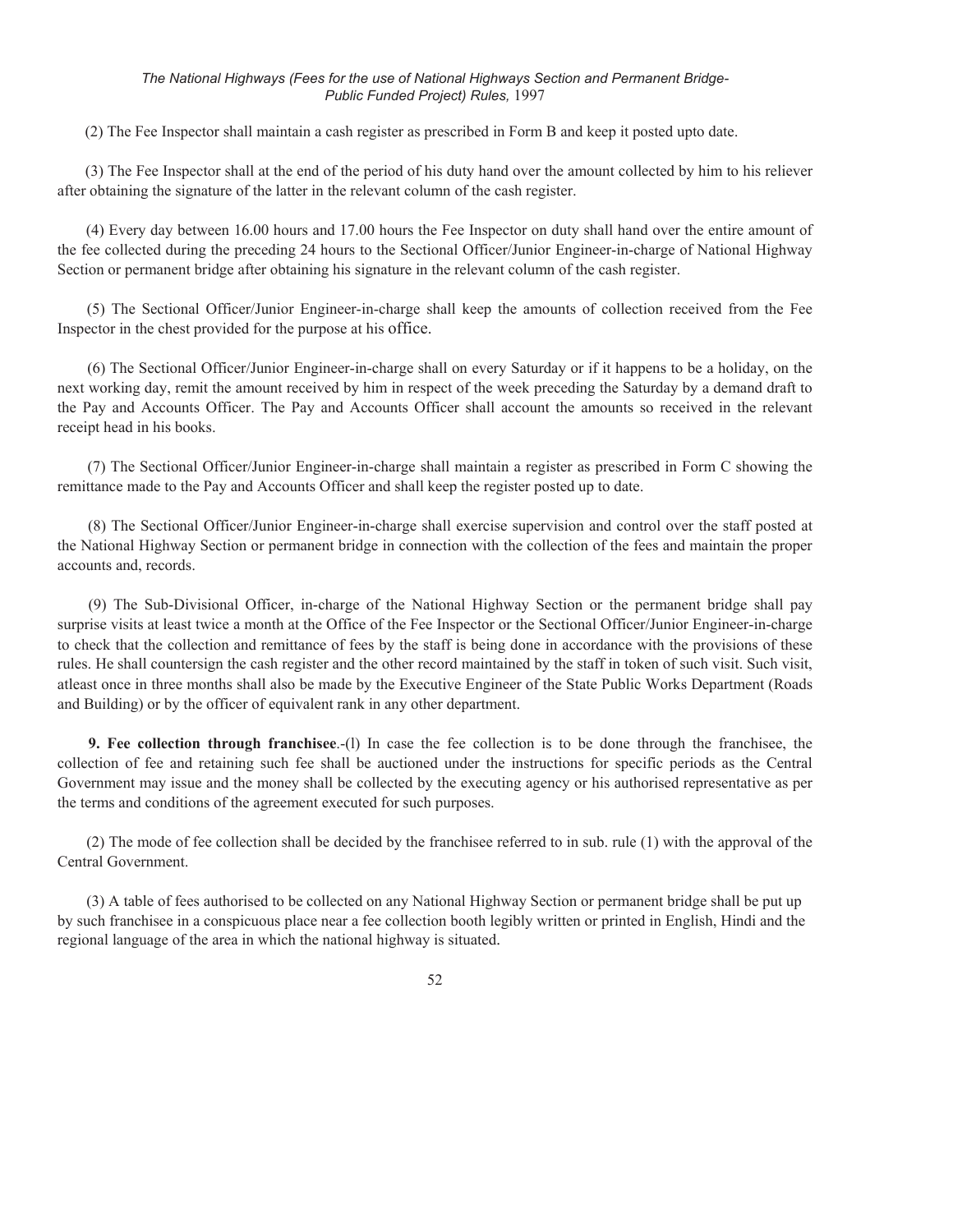(4) The franchisee authorised *to* collect and retain the fee under these rules shall nominate an official as in charge of fee collection who shall be responsible *to* ensure that fees are collected at not more than the notified rates and the fee collection is smooth without causing hardship *to* the road users and for all other matters connected with the fee collection on National Highway Section or permanent bridge.

(5) The name, address and telephone number if any, of such official incharge of fee collection shall be displayed at suitable and conspicuous locations.

(6) The executing agency shall remit the auction money *so* collected from the franchisee by a demand draft *to* the Pay and Accounts Officer, National Highways, Ministry of Surface Transport, New Delhi. The Pay and Accounts Officer shall account the amount *so* received in the relevant receipt head in his books.

**10. Special conditions when sections or bridges built by Government are used for developing adjacent Build, Operate and Transfer Projects of private parties.**- To improve the financial viability of a Build, Operate and Transfer Project as decided by the Competent Authority, the concessionaire may be allowed to collect and retain the fees *so*  collected for the full concession period as agreed to in the specific agreement in respect of the facility offered to him under National Highways (Collection of Fee by any Person for the Use of Section of National Highways/Permanent Bridges/Temporary Bridges on National Highways) Rules, 1997 and the facility shall revert back to the Government at the end of concession period and the collection of fee thereafter shall be governed by these rules.

National Highways Section/permanent bridges built under public funding programme and offered for developing further contiguous sections of such National Highway as decided by the Competent Authority shall revert back to the Government at the end of the concession period and the collection of fee thereafter shall be governed by these rules.

**11. Tenure of fee collection**.- The fee shall be collected in perpetuity by the executing agency.

**12. Submission of returns.**-(1) The executing agency concerned in case of departmental fee collection shall furnish returns in the first week of July, October, January and April of every year to the Pay and Accounts Officer containing

- (a) Monthwise consolidated statement showing the amount collected and remitted on account of fee proceeds in respect of each National Highway Section or permanent bridge alongwith the details of number and date of demand draft by which the amount has been remitted, and
- (b) Monthwise break up of the expenditure incurred on each National Highway Section or permanent bridge by the executing agency required' *to* be reimbursed on account of collection of the fees on the basis of actual expenditure incurred.

(2) The Executing Agency concerned in case of fee collection through franchisee shall furnish *to* the Pay and Accounts Officer, National Highways, Government of India, Ministry of Surface Transport, New Delhi or any other officer *so* authorised, the details regarding the franchise, the amount and the period for which the franchise has been awarded, immediately, after the auction for fee collection through such Franchise.